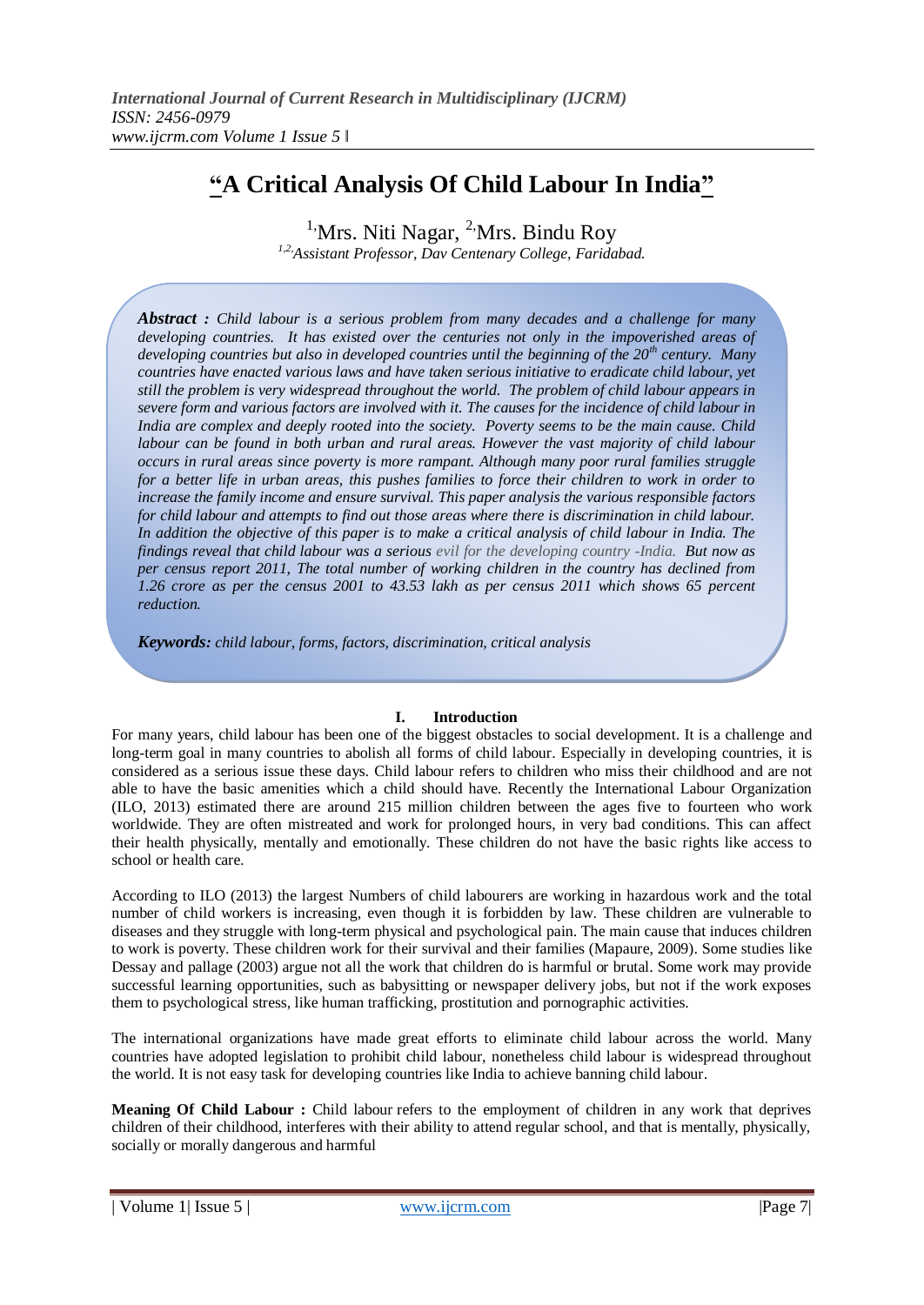Defining child labour is not as simple and straight forward as it may appear because it encompasses three difficult-to-define concepts "child", "work" and "labour".

In the context of child labour, a working definition of a "child" may be a person below the general limit of fifteen years or in special circumstances fourteen years, set by the Minimum Age Convention, 1973 (No.138).

According to ILO(1983), "child labour includes children prematurely leading adulteries, working long hours for low wages under conditions damaging to their health and to their physical and mental development, sometimes separated from there families, frequently deprived of meaningful education and training opportunities that would open for them a better future."

# **II. Contemporary Definations Of Child Labour**

Child Labour is both a cause and a consequence of poverty – the international Center on Child Labour and education- [\(http://www.knowchildlabor.org\)](http://www.knowchildlabor.org/).

The term child labour has many definitions by different scholars. According to Suda(2011), the term child labour refers to when children is working in any type of work that is dangerous and harmful to children"s health or the work hinders their education. For Moyi(2011) child labour refers to low wages, long hours, physical and sexual abuse. According to Edmonds and Pavcnik(2005) child labour is viewed as a form of child labour abuse, when children work in bad conditions and hazardous occupations. The term child labour is generally interpreted as "all cases in which children are exposed to harm at work whether or not children are less than 14 years old or less" (UNICEF, 2005, p.10), the meanings and implications of child labour have been highly dependent on its social, cultural, and economic contexts as well as missions, strategies, and objectives of each working organization (Post & Sakurai, 2001; post, 2001a).

Trade unions, consumer groups and the International Labour Organization (ILO) often used "child labor" and "child laborer" instead of "working children," implying that children should be kept away from the labor force at least until they reach a minimum working age on the basis of the fact that these organizations historically tended to protect and secure adult labor markets (ILO, 1997; Post, 2001a; Myers, 1999). In other words, the ILO's primary concern was to protect adult employment and wages, the idea that "children"s economic freedom should be abridged to protect the economic welfare of adults" has been reiterated implicitly in various forms of child labor legislation. Conversely, UNICEF and UNICEF- affiliated NGOs referred to "child labor" according to article 32 of the Conventions on the Rights of the child, in which child labor includes any economic activities impending or hindering the child's full development or education. This UNICEF tradition continues, as these organizations often describe child labour as "working children" [\(www.unicef.org\)](http://www.unicef.org/).

The term 'child labour', suggests [ILO,](https://en.wikipedia.org/wiki/International_Labour_Organization) is best defined as work that deprives children of their childhood, their potential and their dignity, and that is harmful to physical and mental development. It refers to work that is mentally, physically, socially or morally dangerous and harmful to children, or work whose schedule interferes with their ability to attend regular school, or work that affects in any manner their ability to focus during war and clubs and boutros, school or experience a healthy childhood.

# **III. Types Of Child Labour**

Child labour is a term that needs to be unpacked: it cannot be used in a sweeping manner but covers a range and variety of circumstances in which children work. Child labourers are involved in the following forms of works:-

- **Child labour: -** Those children who are doing paid or unpaid work in factories, workshops, establishment, mines and in the service sector such as domestic labour. The ministry of Labour, Government of India has employed the term "child labour' only in the context of children doing "hazardous" work. By implication, children who are not doing "hazardous" work are not considered to be child labourers and are said to be doing child work.
- **Street children: -** Children living on and off the streets, such as shoeshine boys, ragpickers, newspapervendors, beggars etc. are called street children. Most children have some sort of home to go back to in the evening or nights, while street children are completely alone and are at the mercy of their employers. They live on the pavements, in the bus stations and railway stations.
- **Bonded children: -** Children who have either been pledged by their parents for paltry sums of money or those working to pay off the inherited debts of their fathers. Bonded children are in many ways the most difficult to assist because they are inaccessible. If the carpet owner has bought them, they cannot escape. If the middle-class housewife has paid for them, they cannot run away. If the landlord in the village owns them, they will spend their life in servitude till they get married and can, in turn, sell their children.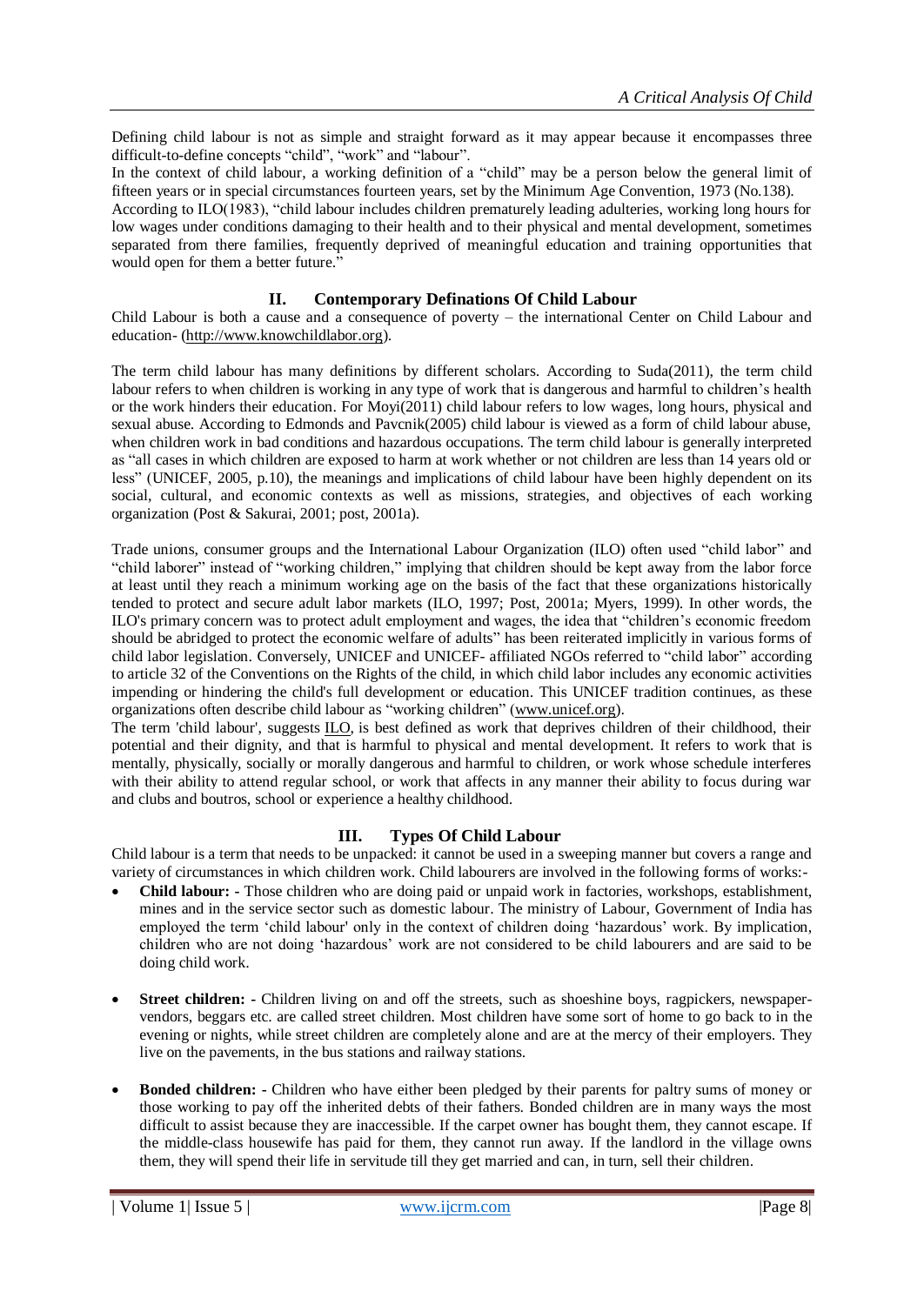- **Working children:** Children who are working as part of family labour in agriculture and in home-based work. If children are working 12-14 hours a day along with their parents at the cost of their education, their situation is similar to that of children working for other employers. In fact children, particularly girls, are expected to take on work burdens by parents in complete disproportion to their strengths and abilities. This is the largest category of children who are out-of-school and are working full time. And it is here that we find the largest percentage of girls working at the cost of education.
- **Children used for sexual exploitation: -** Many thousands of young girls and boys serve the sexual appetites of men from all social and economic backgrounds. Direct links between the commercial sexual exploitation of children and other forms of exploitative child labor are numerous. Factories, workshops, street corners, railway stations, bus stops and homes where children work are common sites of sexual exploitation. Children are especially powerless to resist abuse by employers, either as perpetrators or intermediaries. The physical and psychosocial damage inflicted by commercial sexual exploitation makes it one of the most hazardous forms of child labor.
- **Migrant children: –** India faces a huge challenge with "distress seasonal migration ". Millions of families are being forced to leave their homes and villages for several months every year in search of livelihoods. These migrations mean that families are forced to drop out of schools, something that closes up the only available opportunity to break the vicious cycle generation after generation. At worksites migrant children are inevitably put to work. Many industrial and agro- industrial sectors like brick-making, salt manufacture, sugar cane harvesting, stone quarrying, construction, fisheries, plantations, rice mills and so on run largely on migrant labour.
- **Children engaged in household activities: –** Apart from children who are employed for wages (either bonded or otherwise) as domestic help, there are a large number of children (especially girls) who are working in their own houses, engaged in what is not normally seen as "economic activity". These children are engaged in taking care of younger siblings, cooking, cleaning and other such household activities. As seen in the literature on women"s work, such activities need to be recognized as "work". Further, if such children are not sent to school, they will eventually join the labour force as one of the above categories of child labour.

# **IV. Review Of Literature**

Krveger (1996) has showed evident trend from cross-country sample, that low income households are more likely to send their children to labour market which is uncommon in richer household. Basu et.at. (1999) has found that during the beginning up the Industrial Revolution children were forced to work around family farms in factories , tending crops or preparing food . They worked in Industries and their working conditions were very dangerous and often deadly. At that time the industry preferred children to work because children provided cheap labour and more malleable workers. Bass (2004) has analyzed the frequency of child labour in developed as well as developing countries. Indeed child labour was almost completely reduced from the developed world. However currently child labour still continues because of rapid population growth, high rates of unemployment, inflation, poverty, malnutrition, bad leadership, corruption and low wages.

Serwadda Luwaga (2005) has described that child labour is taking place all over the world particularly in low income countries and these children are working in all sectors of economy, such as, agriculture, manufacturing, fishing, construction, domestic service, street vending etc. children are normally unregistered as employers and working in a very poor and dangerous condition without social protection. Lavison and Murray (2005) have reported that child labour are involved in many different forms of works which include risks and hazards. These children are vulnerable to physical pain and injury particularly being exposed to health hazard. Omokhodion and Odusote (2006) have attempted to report that any work that children does outside home is classified as child labour. According to them, working outside home is usually exposed to environmental hazards which may affect their health and safety. Fasih (2007) has started that child labour creates unskilled and uneducated labour which affects country"s development and economy.

Bhat (2010) has described the definition of child labour. He has said that it is not simple because It includes three difficult concepts to define which are "child" "labour" and "work". He has also claimed that the term of childhood could be defined by age but in some societies, people ceased to be a child at different ages. Bilal Ahmad Bhat (2010) tried to analyse the importance of education in the context of child labour .He tried to find out the impact of child labour on children"s school attendance. He suggested some solutions to overcome child labour with the help of education. Bhat (2011) has reported the first legislation came to ban child labour in 1833 and 1844 .It complied that children should not work , and the idea was to remove all children should not work,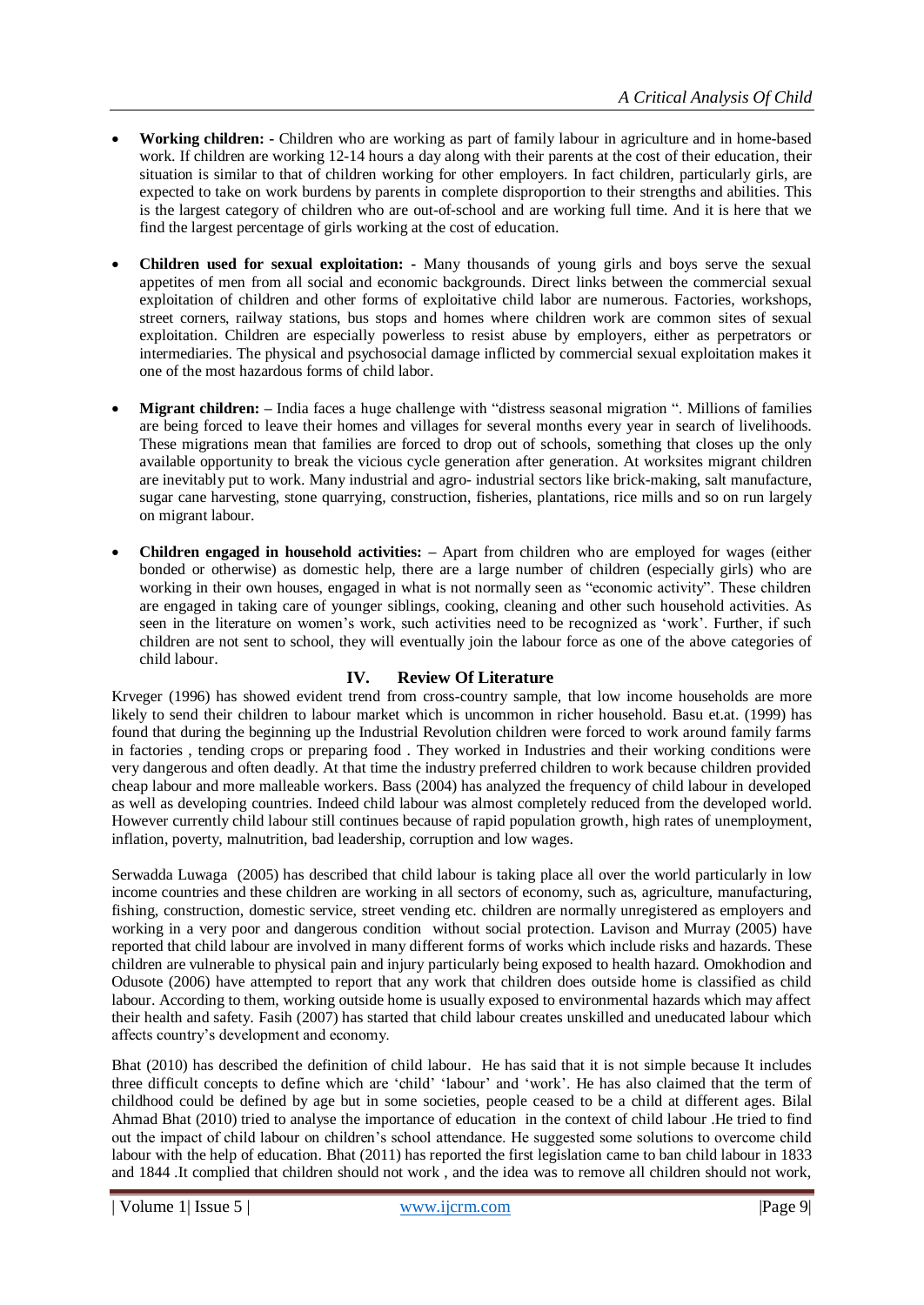and the idea was to remove all children from labour which interfered with school. However many children as child labour which was prohibited by law continued to be involved. Aqil (2012) has analyzed that when parents have worked in their childhood, their children will work as well, passing it from generation to generation. Then once they are grown, they become uneducated and low skilled. That"s why Parents Education plays a vital role in children education as it can increase the possibility for their children to have a good education.

Das (2012) has reported that the incidence of child labourers throughout the world is difficult to verify because of the lack of reliable statistics of child labour and many child labourers are invisible.

# **V. Objectives**

The objectives of this paper are:

- 1) To analyze the various responsible factors for child labor.
- 2) To find out those areas where there is gender discrimination in child labor.
- 3) To make a critical analysis of child labor in India.

# **VI. Research Methodology**

The research design of this paper is based on descriptive studies. The study is based on primary data and secondary data. Observation method is used to meet the second objective of the study. To fulfill the third objectives, the researchers have used analytical term. The analytical study is based on the data of last five decades from 1971 to 2011.

# **VII. Socio-Economic Factors Related To Child Labour**

There are some socio-economic factors that causes child labour –

- **1) Poverty as root cause :** Different circumstances affect the child labour. Studies have demonstrated that the most notable reason is poverty (Bhat & Rather, 2009). Decisions about child labour and schooling are generally made by parents. If the family"s income below the poverty line, parents think that children should also contribute in their family income. Basu (1998) used a theoretical model of child labour, where he showed the only reason parents send children to labour is because of their low income. Consequently poor parents cannot afford schooling for their children. Thus, mainly poor households are to send forced their children to labour instead of sending to school.
- **2) Family size :** In fact, the involvement of children in large poor households usually more rather than smaller households which demonstrates family size have an effect on child labour. Parents oblige their children to work because they are not able to manage the demands of a large size family. There are also gender differences among household size. Not everyone and of all age in the family are working as child labour, which depends on the child's age and gender, for example boys are more likely to attended to school than girls.
- **3) Family condition :** There are many growing children who have either lost one or both the parents and those impacted by HIV/AIDS in the family, are forced to work in order to support themselves and their siblings. The numbers of orphaned children are increasing particularly in sub Saharan Africa, many whom become street children, and live in very difficult circumstances. (Vandenberg, 2007).
- **4) Traditional or cultural factors :** Culture is another factor which forces children into labour market. Different cultures of many societies make children start work at very young age which are related to traditions and cultural factors. They assumed that children need to learn skills that can be good for their future. According to Tauson (2009) in rural Guatemala; parents prefer their children to work because they considered it beneficial for them as they learn work skills.
- **5) Corruption :** Corruption is the one of major cause for abusing resources, wherever there is poverty; there is also corruption (Murphy, 2005). According to United Nations Development Programme (UNDP) (2012) "Corruption exacerbates poverty and inequality, undermines human development and stability and sustains conflict, violates human rights, and erodes the democratic functioning of countries". Corruption can have hugely negative effect on children"s right that deprives basic services such as health care, education and infrastructure. Corruption can diminish children"s ability to escape poverty.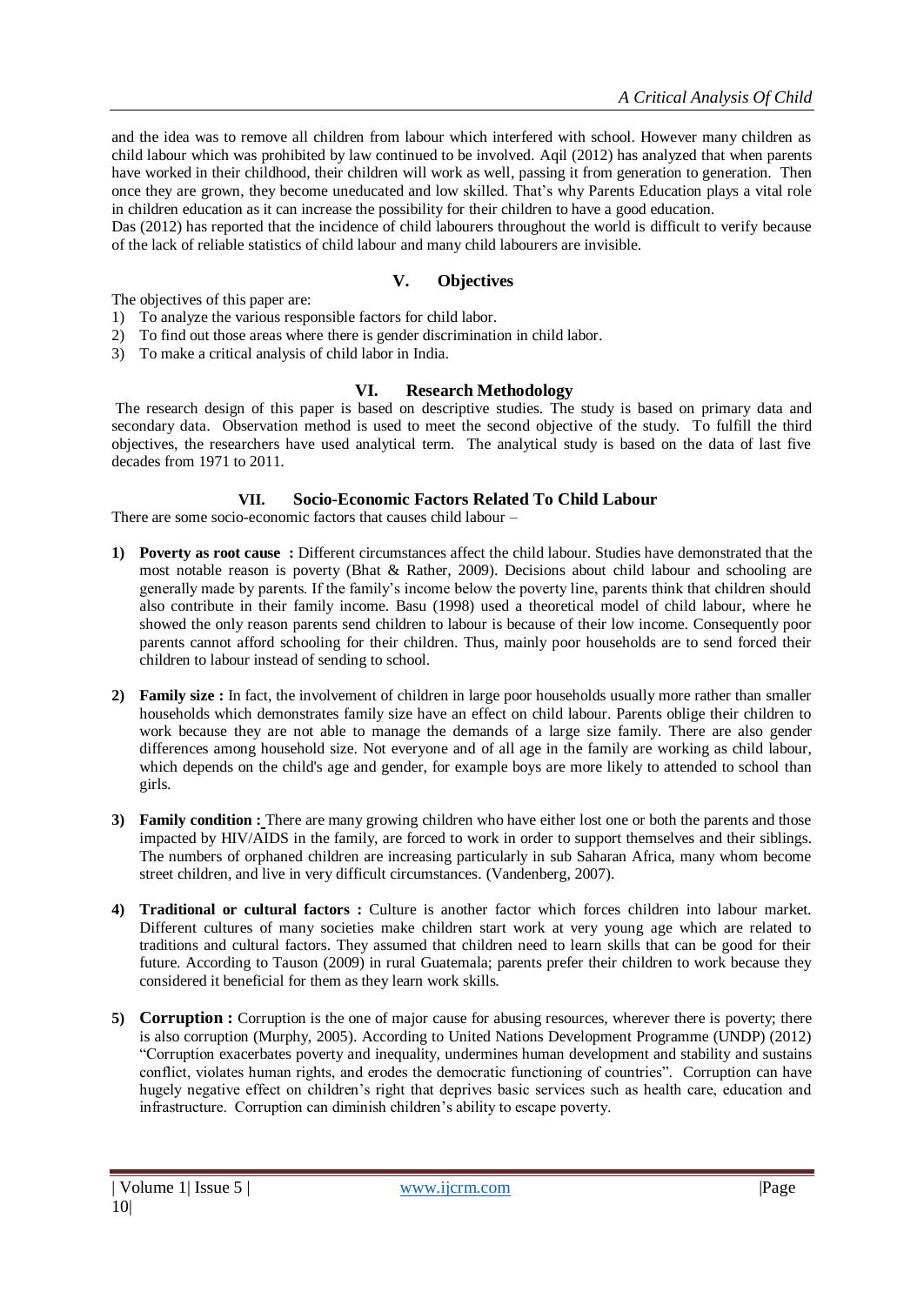- **6) Civil war :** The civil war is another factor contributing to child labour. The war destroys the economy of the country, people become much poor and all resources go to the war. Wars burn all good things that any country could have. It brings diseases, poverty, damages, and many other horrible things. Again, no help will be of use as long as the war is continues.
	- **7) Urban migration :** Many rural families migrate to urban areas because of rural push and urban pull factors. As a consequence of that, they are often forced to live and work in the street as they lack access to basic requirements such as food; shelter etc. and these children become street workers as vendors. Mostly street workers are vulnerable to violence and become more susceptible to illegal works, such as stealing, trafficking, drugs and prostitution (Yadav & Sengupta, 2009). These children live in urban poverty; many child labourers live in unhealthy poor conditions slum areas and work in poor environment such as domestic work, or work in hotels and restaurants etc. (Serwadda- Luwaga, 2005)

This means that the population is increasing in cities due to immigration and natural growth. Urban poverty is a multidimensional phenomenon. Urban poverty in developing countries faces many challenges in their daily lives. Many poor people are living under great hardship, due to unemployment, housing shortages, violence and unhealthy environments. Increased urbanization has resulted in poverty in the cities. Urban poverty raises slums. These areas are characterized by high unemployment, poor sanitation, inadequate access to clean drinking water and inadequate housing.

- **8) Globalization :** Globalization is another cause of child labour. Globalization has positive and negative impacts, nevertheless; globalization might give developing countries the opportunity to increase their gross domestic production (GDP) per capita via new trade possibilities and ascend their foreign direct investment (FDI) inflows. Globalization also has brought adverse impacts on child labour in developing countries. In recent years, many international companies moved their production abroad. These companies often indulge in hiring children as cheap labours as they are endurable, and Carry out commands given by their employers even if they"re abused and exploited (Mapaure, 2009). Mishra (2012) claims that in India, globalization has obliged more children to work in hazardous occupations like brick kiln, motor garage, hotels, shops, transportation, manual loading work etc.
- **9) Relationship between child labour, Family income and Education :** Lack of education or poor quality education is another factor that contribute to high incidence of child labour. Education is considered one of the main alternatives to abolish child labour. Practically family income affects children"s education and poor parents cannot afford to pay for children however, children are compel to work and are less enrolled.
- **10) The opportunity costs of education :** The cost of education is another problem amongst poor households. This has contributed to the exploitation of children. Schools need to be affordable and accessible. Kondylis and Marco (2006) assume, that schools available in developing countries may help to increase school enrollment but may not reduce the incidence of child labour. Bhat (2010) argues that the quality education can help to keep children away from work, consequently it is important for a school to have educated teachers ratio in the classrooms. However for many poor parents it can be costly to send their children to school, as they families live on children's income and cannot afford school fees, uniforms or other additional costs. (Bhat-2010). This is a problem in developing countries to provide quality free education because it will cost money for governments (Budhwani et al. 2004).

**Areas Of Gender Discrimination In Child Labour– :** Discrimination is also present amongst child labor themselves. Older children may discriminate against younger children, foreign or minority children or children from a different caste. The sex division of labour of adults is also reflected in children"s occupation.

**Meaning of gender difference:** While studying issue of gender difference, it is important to keep in mind that the term of "gender" is different from term "sex". "Sex" means the biological differences between male and female that do not change. The way of treatment of boys and girls and their expected behavior are based on gender differences. The activities that boys and girls are expected to do are referred to as their gender roles. For example- A person is not born being able to do beautiful needle work and art of cooking but he/she can learn how to do it but in most cultures, it is found that girls are taught these activities rather than boys. "Gender"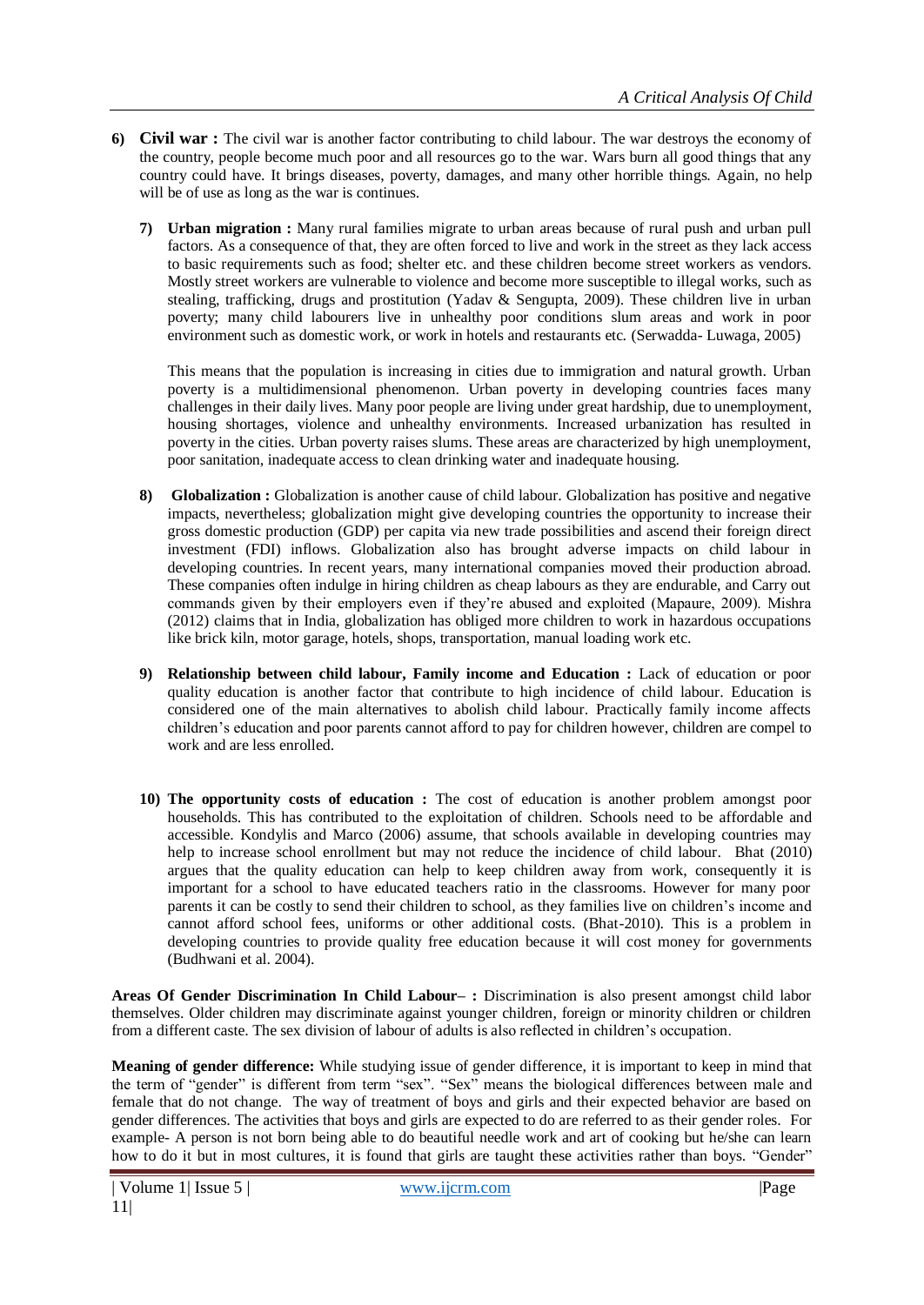refers to the learned, social differences and relations between girls and boys. Process of socialization through which children learn how to behave is not gender- neutral but shapes the various roles and responsibilities of boys and girls are assigned which is based on their sex. As children grow up, they follow the behavior of people around them such as parents, relatives, neighbors and teachers and reproduce the existing social differences between men and women. For example- A boy often acts in a manner that is consistent with the way he has seen other boys and men around him behaving.

**Factors affecting gender difference:** Gender affected by factors like age, class/caste, race, ethnicity, location (rural or urban), culture, religion, socio-economic factors to determine what opportunities present themselves to young people and the working conditions.

**Reasons of gender differences in child labour** : Existence of gender difference can be seen in child labour. Hence, it is necessary to check out the different factors related to this. Gender differences usually depend on different cultural determinants, family background and tradition of the work culture assigned to boys and girls. There is a discrimination of work between boys and girls. Boys may often be engaged towards sectors like automobile, fishing & mining and construction etc. because such nature of job is considered as heavy work and girls are motivated to do domestic work and lighter work like in Textile Industry usually women are employed. This discrimination is based on biological factors which is baseless.

| Areas                                      | Involvement of boys and girls as child labourer |
|--------------------------------------------|-------------------------------------------------|
| 1. Domestic work                           | Girls are more involved rather than boys        |
| 2. Dhabas / restaurants / hotels /         | Boys are more involved rather than girls        |
| Agarbati, dhoop and detergent making<br>3. | Approximate equal involvement of boys and girls |
| 4. Paan, bidi and cigarettes               | Boys are more involved rather than girls        |
| 5. Spinning / weaving                      | Girls are more involved rather than boys        |
| 6. Construction                            | Boys are more involved rather than girls        |
| 7. Brick – Kline, tiles                    | Boys are more involved rather than girls        |
| Jewellery<br>8.                            | Boys are more involved rather than girls        |
| Carpet making<br>9.                        | Boys are more involved rather than girls        |
| 10. Automobile, vehicle, repairs           | Boys are more involved rather than girls        |

#### **The involvement of boys and girls in different areas (as per general observation)-**

**Work Participation Of Children As Per Nss**

# **Work Participation of children**

|            |                   | Distribution of (per 1000) of persons by principal usual activity category |               |             |               |               |        |  |  |
|------------|-------------------|----------------------------------------------------------------------------|---------------|-------------|---------------|---------------|--------|--|--|
| <b>NSS</b> | Age (in<br>years) |                                                                            | <b>Rural</b>  |             | <b>Urban</b>  | <b>Total</b>  |        |  |  |
|            |                   | <b>Male</b>                                                                | <b>Female</b> | <b>Male</b> | <b>Female</b> | <b>Male</b>   | Female |  |  |
| 2004-05    | $5-9$             | 2                                                                          |               | 2           |               | $\mathcal{D}$ |        |  |  |
|            | $10-14$           | 54                                                                         | 49            | 44          | 24            | 52            | 43     |  |  |
| 2009-10    | $5-9$             | 2                                                                          |               | $\theta$    | $\theta$      |               |        |  |  |
|            | $10-14$           | 27                                                                         | 21            | 24          | 8             | 26            | 18     |  |  |

If we compare the above data of 2004-2005 and 2009-2010, it is observed that the child labor has declined both in the age group of 5-9 and 10-14. Similarly the work participation of children has decreased, both in rural and urban areas. But the involvement of male persons is more than the involvement of female person both in rural and urban areas. As per the statistics, child labor appears to be more in villages than in urban areas. Nine out of ten village children are employed in agriculture or household industries and craftwork. Due to urbanization,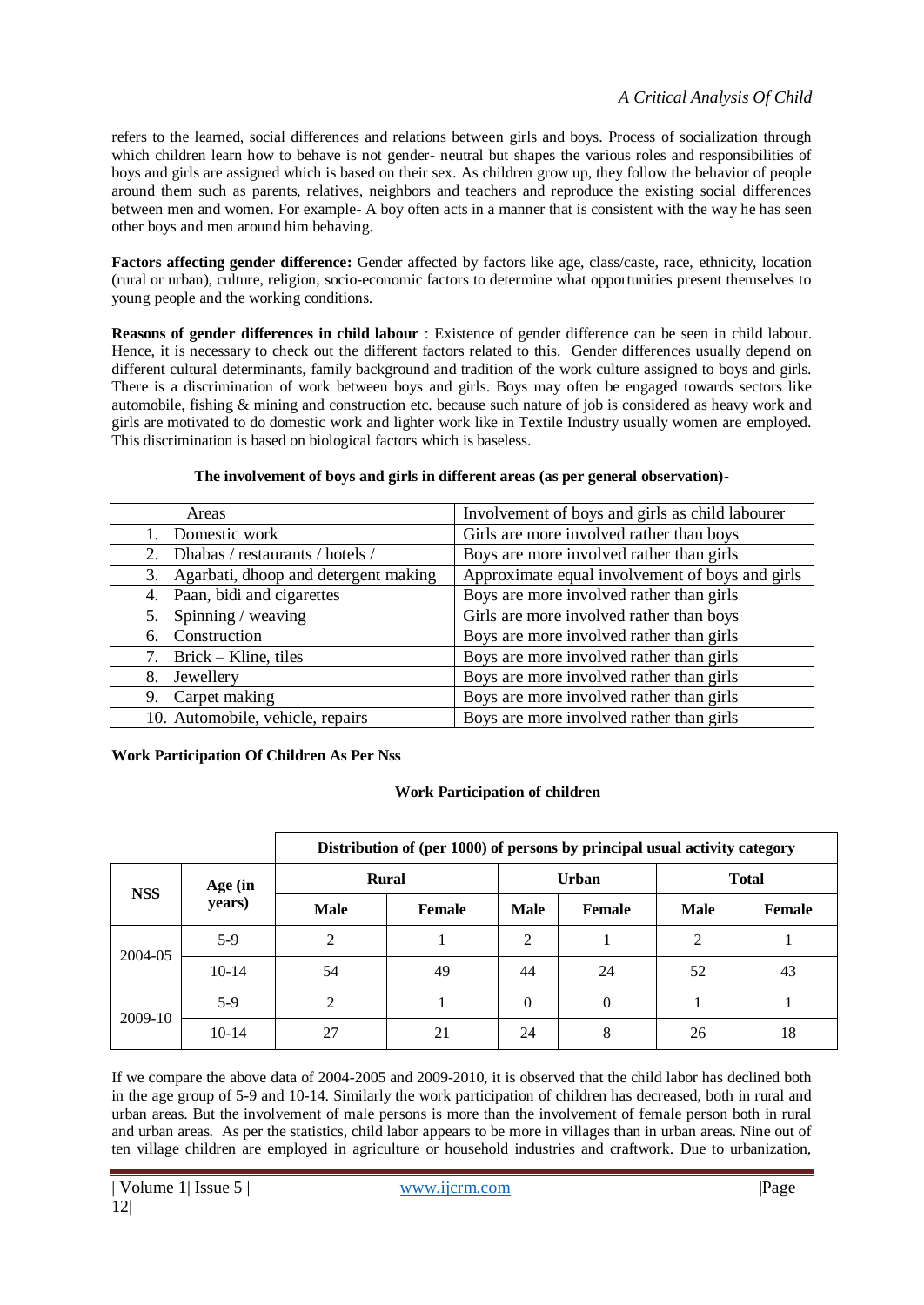| more children are getting in to the service and trading sectors rather than marketing. To differentiate on the basis |
|----------------------------------------------------------------------------------------------------------------------|
| of gender, it is considered that more boys are employed in laborious activities than girls. This consideration is    |
| made based on the fact that it is difficult to take a count of girls working in households.                          |

|                                                                                                    |                        | Children of Age Group (5-14 years) |       |                               |        |         |  |  |  |
|----------------------------------------------------------------------------------------------------|------------------------|------------------------------------|-------|-------------------------------|--------|---------|--|--|--|
| Activities                                                                                         | Number of Children (%) |                                    |       | Number of Children (in 100's) |        |         |  |  |  |
|                                                                                                    | Girls<br>Boys          |                                    | Total | Boys                          | Girls  | Total   |  |  |  |
|                                                                                                    |                        |                                    |       |                               |        |         |  |  |  |
| Children engaged in<br>"economic activities"                                                       | 4.18                   | 3.86                               | 4.02  | 52967                         | 45618  | 98392   |  |  |  |
| Attended domestic<br>duties only                                                                   | 0.30                   | 3.15                               | 1.67  | 3770                          | 37208  | 40788   |  |  |  |
| Attended domestic<br>duties plus free<br>collection of goods,<br>tailoring, weaving<br>for HH only | 0.25                   | 1.92                               | 1.06  | 3178                          | 22693  | 25897   |  |  |  |
| Children at Work                                                                                   | 4.73                   | 8.93                               | 6.75  | 59915                         | 105519 | 165077  |  |  |  |
| Attending schools                                                                                  | 72.98                  | 61.45                              | 67.44 | 925350                        | 725964 | 1651186 |  |  |  |
| Children neither at<br>work nor at school                                                          | 17.26                  | 20.42                              | 18.80 | 218889                        | 241255 | 460205  |  |  |  |
|                                                                                                    |                        |                                    |       |                               |        |         |  |  |  |

**Critical Analysis Of Child Labour In India :**As per the census 2011, the total number of child labor in the country has reduced by 65 percent. The government also said that elimination of child labor was its "priority". The total number of working children in the country has declined from 1.26 crore as per the census 2001 to 43.53 lakh as per census 2011 which shows 65 percent reduction.

| Year | Child labor as reported by census |
|------|-----------------------------------|
|      | 1971 to 2011                      |
| 1971 | 10753985                          |
| 1981 | 13640870                          |
| 1991 | 11285349                          |
| 2001 | 12666377                          |
| 2011 | 4353247                           |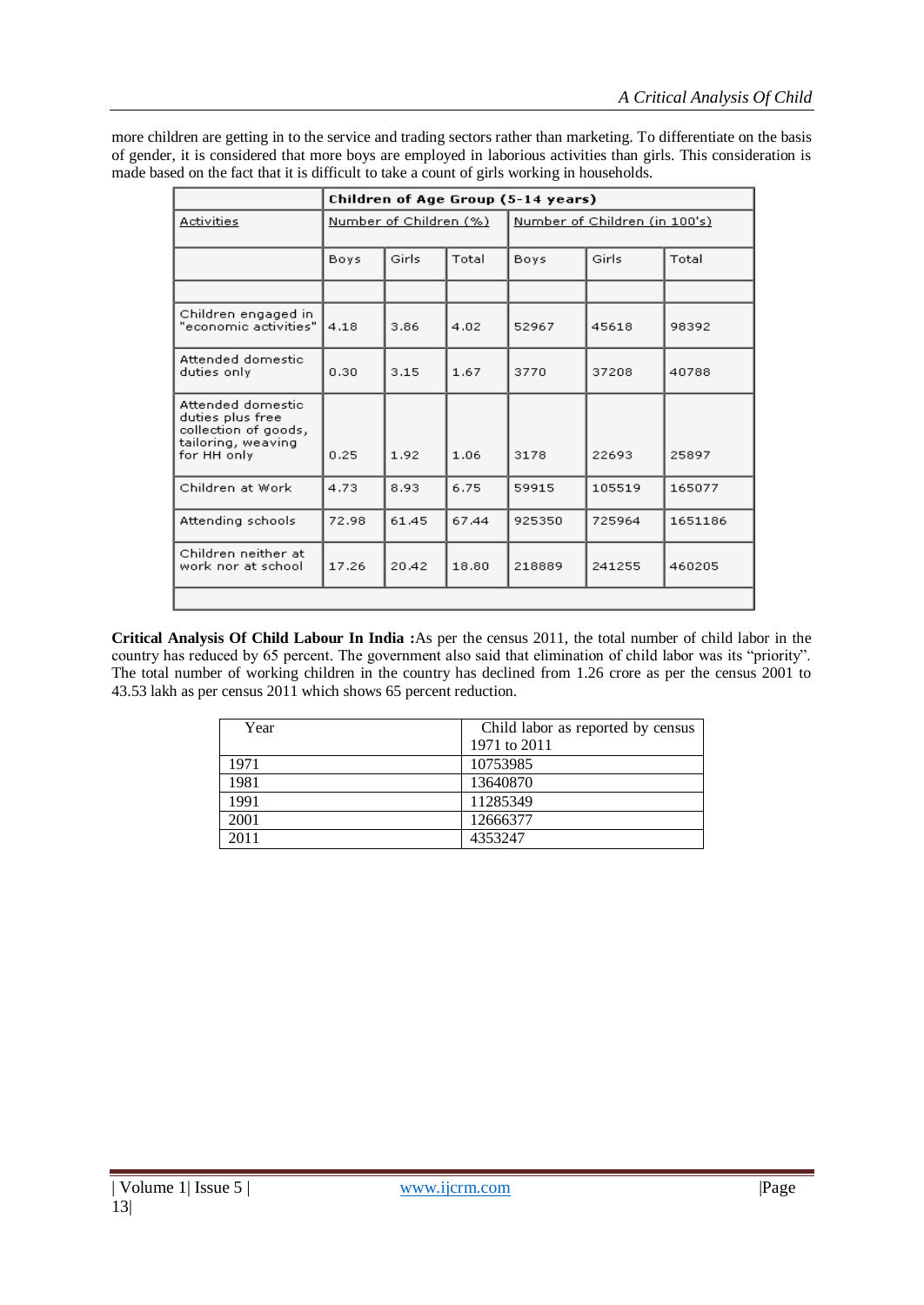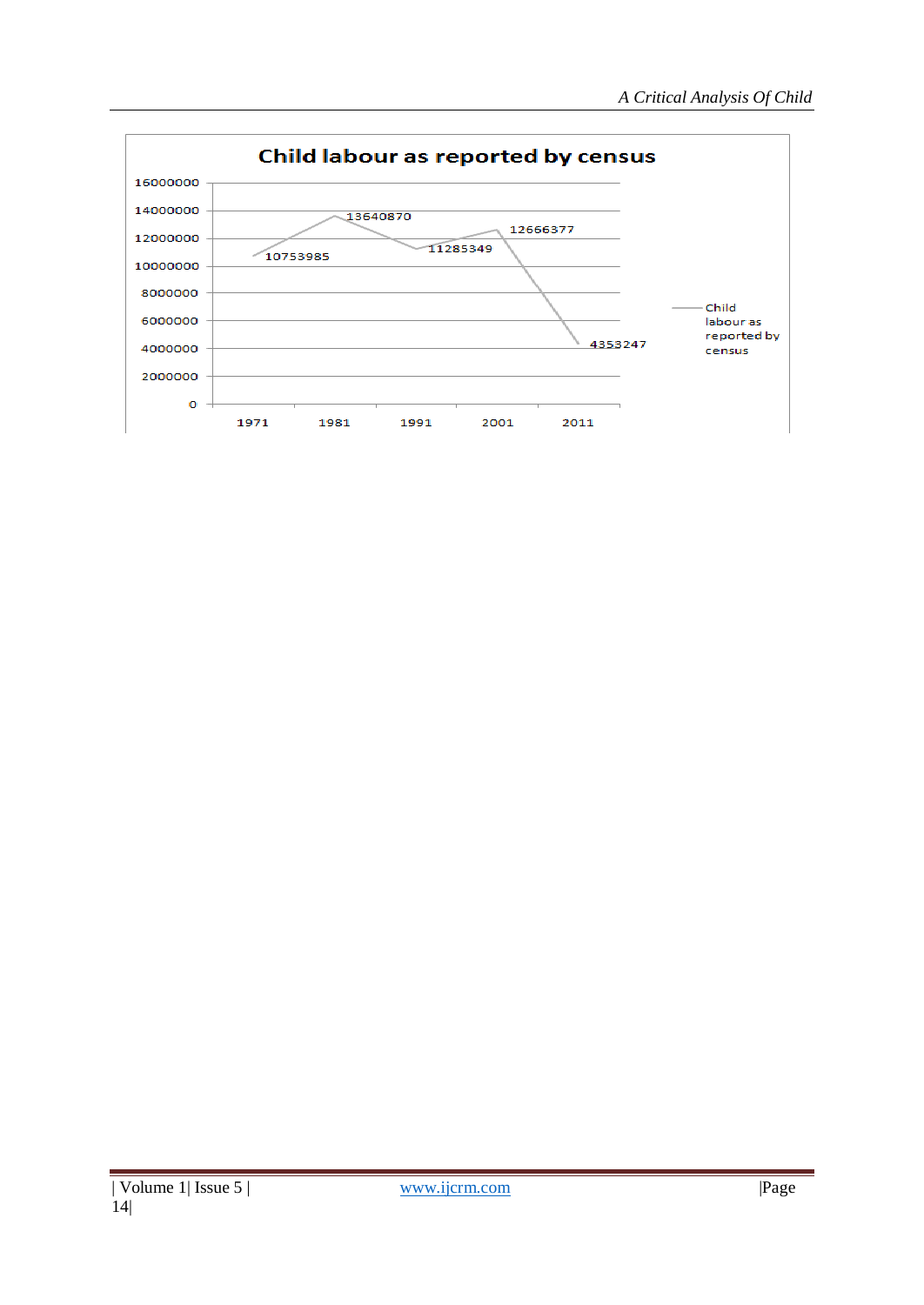| s                   |                            | 1971                          |                                               | 1981                          |                                               | 1991                          |                                               | $2001$ ****                   |                                             | 2011                          |                                               |
|---------------------|----------------------------|-------------------------------|-----------------------------------------------|-------------------------------|-----------------------------------------------|-------------------------------|-----------------------------------------------|-------------------------------|---------------------------------------------|-------------------------------|-----------------------------------------------|
| N<br>o              | Name of<br>State/UT        | No. of<br>Working<br>children | $%$ of<br>Total<br>Working<br><b>Children</b> | No. of<br>Working<br>children | $%$ of<br>Total<br>Working<br><b>Children</b> | No. of<br>Working<br>children | $%$ of<br>Total<br>Working<br><b>Children</b> | No. of<br>Working<br>children | % of<br>Total<br>Working<br><b>Children</b> | No. of<br>Working<br>children | $%$ of<br>Total<br>Working<br><b>Children</b> |
| 1                   | Andhra<br>Pradesh          | 1627492                       | 15%                                           | 1951312                       | 14%                                           | 1661940                       | 15%                                           | 1363339                       | 11%                                         | 404851                        | 9%                                            |
| $\overline{2}$      | Assam                      | 239349                        | 2%                                            | **                            |                                               | 327598                        | 3%                                            | 351416                        | 3%                                          | 99512                         | 2%                                            |
| 3                   | Bihar                      | 1059359                       | 10%                                           | 1101764                       | 8%                                            | 942245                        | 8%                                            | 1117500                       | 9%                                          | 451590                        | 10%                                           |
| 4                   | Guirat                     | 518061                        | 5%                                            | 616913                        | 5%                                            | 523585                        | 5%                                            | 485530                        | 4%                                          | 250318                        | 6%                                            |
| 5                   | Haryana                    | 137826                        | 1%                                            | 194189                        | 1%                                            | 109691                        | 1%                                            | 253491                        | 2%                                          | 53492                         | 1%                                            |
| 6                   | Himachal<br>Pradesh        | 71384                         | 1%                                            | 99624                         | 1%                                            | 56438                         | 1%                                            | 107774                        | 1%                                          | 15001                         | 0%                                            |
| 7                   | Jammu &<br>Kashmir         | 70489                         | 1%                                            | 258437                        | 2%                                            | **                            |                                               | 175630                        | 1%                                          | 25528                         | 1%                                            |
| 8                   | Karnataka                  | 808719                        | 8%                                            | 1131530                       | 8%                                            | 976247                        | 9%                                            | 822615                        | 6%                                          | 249432                        | 6%                                            |
| 9                   | Kerala                     | 111801                        | 1%                                            | 92854                         | 1%                                            | 34800                         | 0%                                            | 26156                         | 0%                                          | 21757                         | 0%                                            |
| 1<br>0              | Madhya<br>Pradesh          | 1112319                       | 10%                                           | 1698597                       | 12%                                           | 1352563                       | 12%                                           | 1065259                       | 8%                                          | 286310                        | 7%                                            |
| T<br>1              | Maharashtr<br>a            | 988357                        | 9%                                            | 1557756                       | 11%                                           | 1068427                       | 9%                                            | 764075                        | 6%                                          | 496916                        | 11%                                           |
| 1<br>2              | Chhattisgar<br>h           |                               | 0%                                            |                               | 0%                                            |                               | 0%                                            | 364572                        | 3%                                          | 63884                         | 1%                                            |
| 1<br>3              | Manipur                    | 16380                         | 0%                                            | 20217                         | $0\%$                                         | 16493                         | 0%                                            | 28836                         | 0%                                          | 11805                         | 0%                                            |
| 1<br>4              | Meghalaya                  | 30440                         | 0%                                            | 44916                         | 0%                                            | 34633                         | 0%                                            | 53940                         | 0%                                          | 18839                         | 0%                                            |
| Ι<br>5              | Jharkhand                  |                               | 0%                                            |                               | 0%                                            |                               | 0%                                            | 407200                        | 3%                                          | 90996                         | 2%                                            |
| ı<br>6              | Uttaranchal                |                               | 0%                                            |                               | 0%                                            |                               | 0%                                            | 70183                         | 1%                                          | 28098                         | 1%                                            |
| ı<br>7              | Nagaland                   | 13726                         | 0%                                            | 16235                         | 0%                                            | 16467                         | 0%                                            | 45874                         | 0%                                          | 11062                         | 0%                                            |
| τ<br>8              | Orissa                     | 492477                        | 5%                                            | 702293                        | 5%                                            | 452394                        | 4%                                            | 377594                        | 3%                                          | 92087                         | 2%                                            |
| Ι<br>9              | Punjab                     | 232774                        | 2%                                            | 216939                        | 2%                                            | 142868                        | 1%                                            | 177268                        | 1%                                          | 90353                         | 2%                                            |
| 2<br>$\mathbf 0$    | Rajasthan                  | 587389                        | 5%                                            | 819605                        | 6%                                            | 774199                        | 7%                                            | 1262570                       | 10%                                         | 252338                        | 6%                                            |
| 2<br>1              | Sikkim                     | 15661                         | 0%                                            | 8561                          | 0%                                            | 5598                          | 0%                                            | 16457                         | 0%                                          | 2704                          | 0%                                            |
| 2<br>$\overline{2}$ | Tamil Nadu                 | 713305                        | 7%                                            | 975055                        | 7%                                            | 578889                        | 5%                                            | 418801                        | 3%                                          | 151437                        | 3%                                            |
| 2<br>3<br>2         | Tripura<br>Uttar           | 17490                         | 0%                                            | 24204                         | 0%                                            | 16478                         | 0%                                            | 21756                         | 0%                                          | 4998                          | 0%                                            |
| 4<br>2              | Pradesh<br>West            | 1326726                       | 12%                                           | 1434675                       | 11%                                           | 1410086                       | 12%                                           | 1927997                       | 15%                                         | 896301                        | 21%                                           |
| 5                   | Bengal<br>Andaman          | 511443                        | 5%                                            | 605263                        | 4%                                            | 711691                        | 6%                                            | 857087                        | 7%                                          | 234275                        | 5%                                            |
| 2<br>6              | & Nicobar<br>Island        | 572                           | 0%                                            | 1309                          | 0%                                            | 1265                          | 0%                                            | 1960                          | 0%                                          | 999                           | 0%                                            |
| 2<br>7              | Arunanchal<br>Pradesh      | 17925                         | 0%                                            | 17950                         | 0%                                            | 12395                         | 0%                                            | 18482                         | 0%                                          | 5766                          | 0%                                            |
| 2<br>8              | Chandigarh                 | 1086                          | 0%                                            | 1986                          | 0%                                            | 1870                          | 0%                                            | 3779                          | 0%                                          | 3135                          | 0%                                            |
| 2<br>9              | Dadra &<br>Nagar<br>Haveli | 3102                          | 0%                                            | 3615                          | 0%                                            | 4416                          | 0%                                            | 4274                          | 0%                                          | 1054                          | 0%                                            |
| 3<br>0              | Delhi                      | 17120                         | 0%                                            | 25717                         | 0%                                            | 27351                         | 0%                                            | 41899                         | 0%                                          | 26473                         | 1%                                            |
| з<br>1              | Daman &<br>Diu             | 7391                          | 0%                                            | 9378                          | 0%                                            | 941                           | 0%                                            | 729                           | 0%                                          | 774                           | 0%                                            |
| 3<br>2              | Goa                        |                               | 0%                                            |                               | 0%                                            | 4656                          | 0%                                            | 4138                          | 0%                                          | 6920                          | 0%                                            |
| 3<br>3              | Lakshadeep                 | 97                            | 0%                                            | 56.                           | 0%                                            | 34                            | 0%                                            | 27                            | 0%                                          | 28                            | 0%                                            |
| 3<br>4              | Mizoram                    | ***                           |                                               | 6314                          | 0%                                            | 16411                         | 0%                                            | 26265                         | 0%                                          | 2793                          | 0%                                            |
| 3<br>5              | Pondichem<br>v             | 3725                          | 0%                                            | 3606                          | 0%                                            | 2680                          | 0%                                            | 1904                          | 0%                                          | 1421                          | 0%                                            |
|                     | Total                      | 10753985                      | 100%                                          | 13640870                      | 100%                                          | 11285349                      | 100%                                          | 12666377                      | 100%                                        | 4353247                       | 100%                                          |

### State-wise Distribution of Working Children according to 1971,1981,1991,2001 and 2011 Census in the age group 5-14 years

 $\bar{\mathcal{L}}$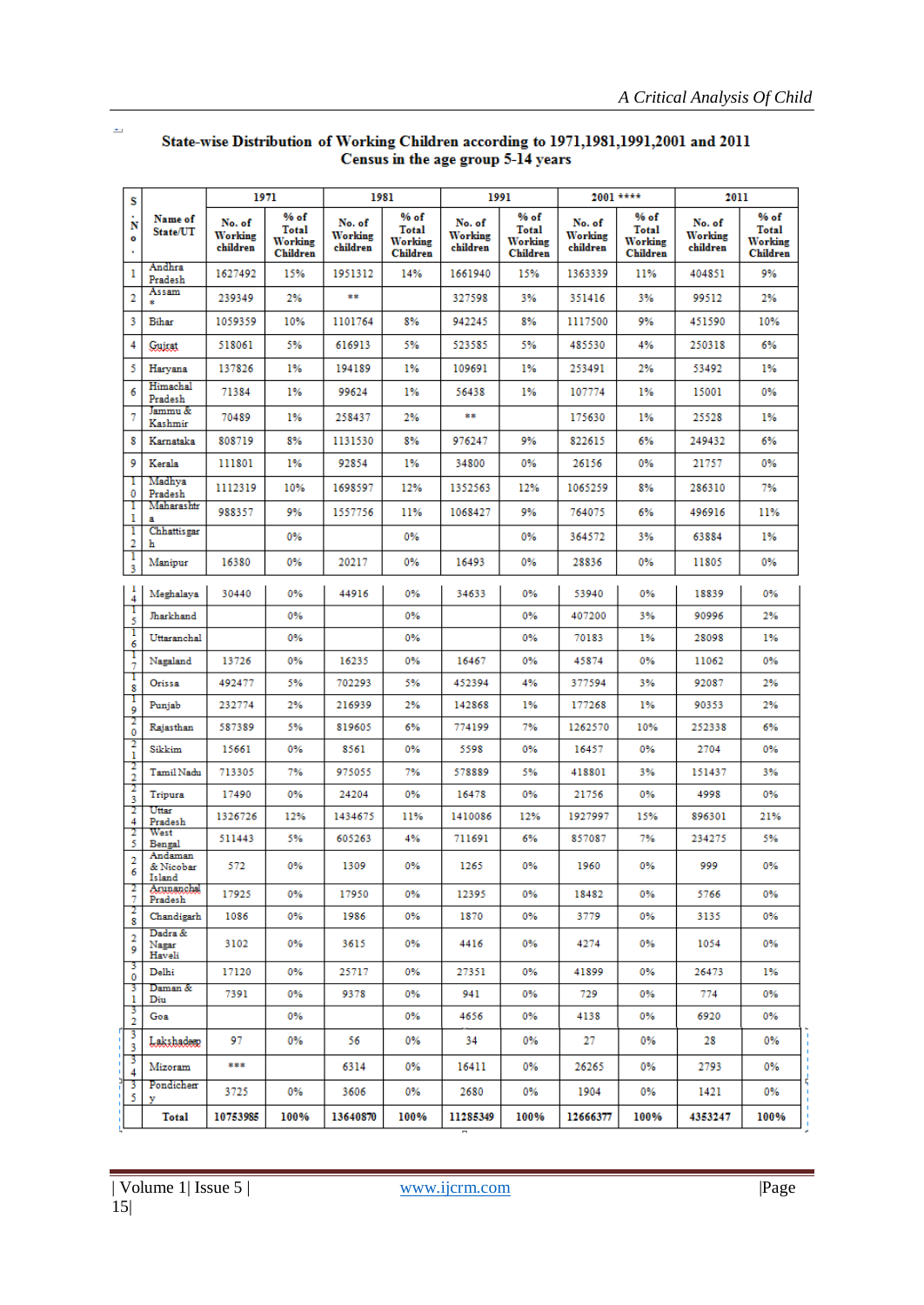Note:

| $*$   | 1971 Census figures of Assam includes figures of Mozoram       |
|-------|----------------------------------------------------------------|
| $***$ | Census Could not be Conducted                                  |
| ***   | Census figures 1971 in respect of Mozoram included under Assam |
| ****  | includes marginal workers also                                 |

**States with Maximum %age of Child labour as per Census 1971-2011 in age group 5-14 yrs**

| 1971               |                                        | 1981              |                                        | 1991              |                                        | $2001$ ****        |                                               | 2011               |                                               |
|--------------------|----------------------------------------|-------------------|----------------------------------------|-------------------|----------------------------------------|--------------------|-----------------------------------------------|--------------------|-----------------------------------------------|
| <b>State</b>       | $%$ of<br>Total<br>Working<br>Children | <b>State</b>      | $%$ of<br>Total<br>Working<br>Children | <b>State</b>      | $%$ of<br>Total<br>Working<br>Children | <b>State</b>       | $%$ of<br>Total<br>Working<br><b>Children</b> | <b>State</b>       | $%$ of<br><b>Total</b><br>Working<br>Children |
| Andhra<br>Pradesh  | 15%                                    | Andhra<br>Pradesh | 14%                                    | Andhra<br>Pradesh | 15%                                    | Uttar<br>Pradesh   | 15%                                           | Uttar<br>Pradesh   | 21%                                           |
| Uttar<br>Pradesh   | 12%                                    | Madhya<br>Pradesh | 12%                                    | Uttar<br>Pradesh  | 12%                                    | Andhra<br>Pradesh  | 11%                                           | Maharashtra        | 11%                                           |
| Madhya<br>Pradesh  | 10%                                    | Maharashtra       | 11%                                    | Madhya<br>Pradesh | 12%                                    | Rajasthan          | 10%                                           | Bihar              | 10%                                           |
| Bihar              | 10%                                    | Uttar<br>Pradesh  | 11%                                    | Maharashtra       | 9%                                     | Bihar              | 9%                                            | Andhra<br>Pradesh  | 9%                                            |
| Maharashtra        | 9%                                     | Karnataka         | 8%                                     | Karnataka         | 9%                                     | Madhya<br>Pradesh  | 8%                                            | Madhya<br>Pradesh  | 7%                                            |
| Karnataka          | 8%                                     | Bihar             | 8%                                     | Bihar             | 8%                                     | <b>West Bengal</b> | 7%                                            | Rajasthan          | 6%                                            |
| <b>Tamil Nadu</b>  | 7%                                     | <b>Tamil Nadu</b> | 7%                                     | Rajasthan         | 7%                                     | Karnataka          | 6%                                            | <b>Guirat</b>      | 6%                                            |
| Rajasthan          | 5%                                     | Rajasthan         | 6%                                     | West Bengal       | 6%                                     | Maharashtra        | 6%                                            | Karnataka          | 6%                                            |
| <b>Guirat</b>      | 5%                                     | Orissa            | 5%                                     | <b>Tamil Nadu</b> | 5%                                     | <b>Guirat</b>      | 4%                                            | <b>West Bengal</b> | 5%                                            |
| <b>West Bengal</b> | 5%                                     | <b>Guirat</b>     | 5%                                     | <b>Guirat</b>     | 5%                                     | <b>Tamil Nadu</b>  | 3%                                            | <b>Tamil Nadu</b>  | 3%                                            |
| <b>Total</b>       | 100%                                   | <b>Total</b>      | 100%                                   | <b>Total</b>      | 100%                                   | <b>Total</b>       | 100%                                          | <b>Total</b>       | 100%                                          |

# **Statistics of child labour in India:**

As per census reports, Uttar Pradesh, Andhra Pradesh, Madhya Pradesh, Bihar and Maharashtra are top five states where no. of child labour is more than other states. The highest jump in terms of percentage is of Uttar Pradesh where child labour increased by 12% to 21%. More than 300000 children are estimated to be trapped in India"s carpet industry. Most of India"s carpets are woven in Uttar Pradesh where the majority of workers are low-caste Hindu boys. As per the previous records, the child laborers were mostly working in agriculture, paan (betel), bidi, construction, domestic work, spinning, and weaving sector etc. The priority of the government is to eliminate child labor especially in hazardous occupations. Indian law specifically defines 64 industries as hazardous and it is a criminal offence to employ children in such hazardous industries. In 2001, an estimated 1% of all child workers, or about 120,000 children in India were in a hazardous job. Notably, Constitution of India prohibits child labour in hazardous industries (but not in non-hazardous industries) as a Fundamental Right under Article 24. Additionally, various laws and the Indian Penal Code, such as the Juvenile Justice (care and protection) of Children Act-2000, and the Child Labour (Prohibition and Abolition) Act-1986 provide a basis in law to identify, prosecute and stop child labour in India. India formulated a National Policy on Child Labour in 1987. This Policy seeks to adopt a gradual & sequential approach with a focus on rehabilitation of children working in hazardous occupations. It envisioned strict enforcement of Indian laws on child labour combined with development programs to address the root causes of child labour such as poverty. In 1988, this led to the National Child Labour Project (NCLP) initiative. This legal and development initiative continues, with a current central government funding of Rs. 6 billion, targeted solely to eliminate child labour in India. The Ministry of Labour and Employment had implemented around 100 industry-specific National Child Labour Projects to rehabilitate the child workers since 1988.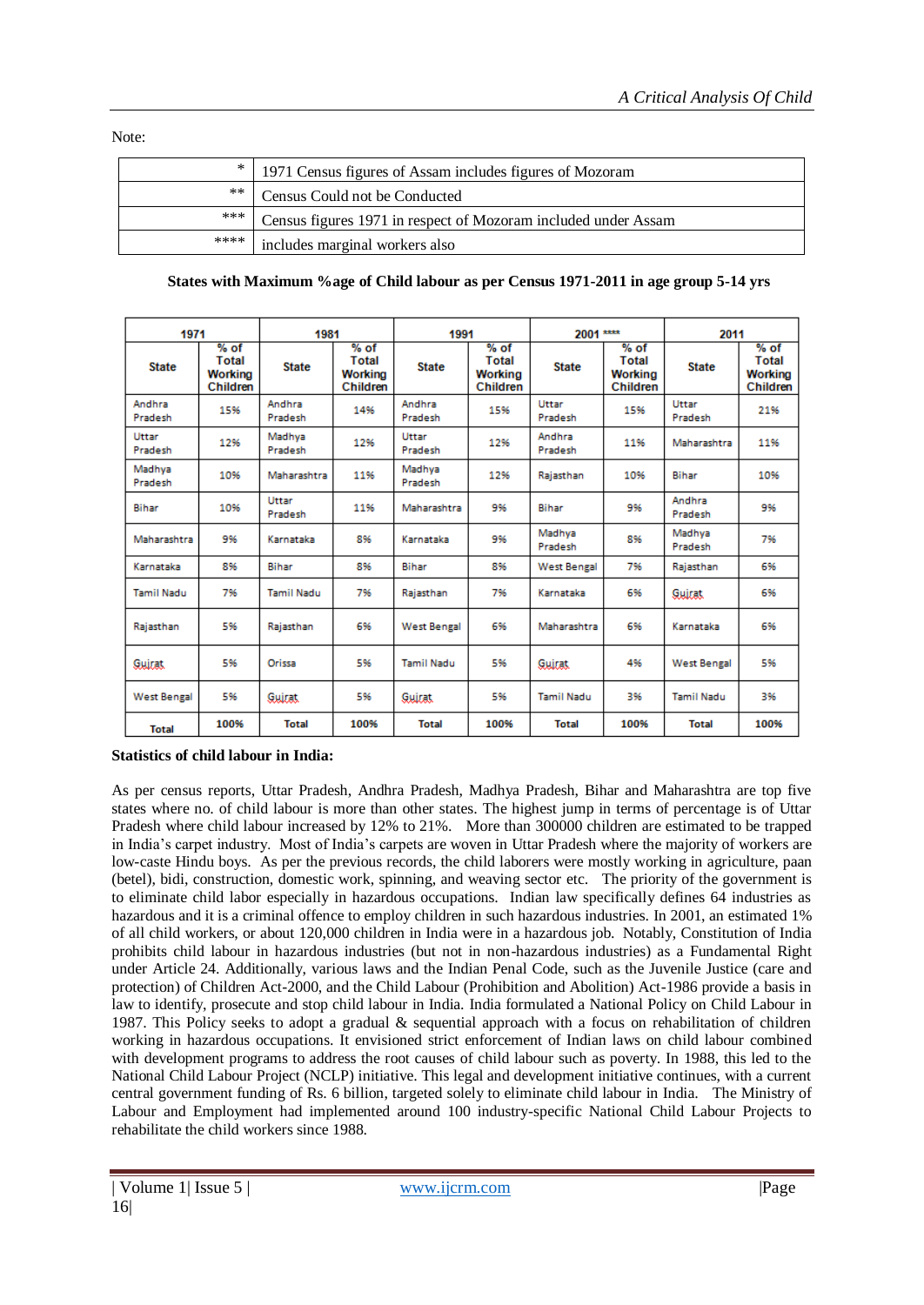Under this scheme, children in the age group of 9-14 years are rescued from hazardous occupations and enrolled in NCLP special training center which has provisions for bridge education, vocational, training, mid-day meal, stipend, health care and others before being mainstreamed into formal education system. A 2009–10 nationwide survey found child labour prevalence had reduced to 4.98 million children (or less than 2% of children in 5–14 age groups). The 2011 national census of India found the total number of child labour, aged 5–14, to be at 4.35 million and the total child population to be 259.64 million in that age group. The decrease in number of children working is an encouraging sign, and suggests the effectiveness of the schemes (direct or indirect like focus on primary school enrollment under "The Right of Children to Free and Compulsory Education Act" of 2009) implemented by the Government though other reasons including social awareness and economic growth are also playing a role. Many NGOs like [Bachpan Bachao Andolan,](https://en.wikipedia.org/wiki/Bachpan_Bachao_Andolan) [ChildFund,](https://en.wikipedia.org/wiki/ChildFund) [CARE India,](https://en.wikipedia.org/wiki/CARE_(relief_agency)) Talaash Association, [Child Rights and You,](https://en.wikipedia.org/wiki/Child_Rights_and_You) [Global march against child labour,](https://en.wikipedia.org/wiki/Global_march_against_child_labour) RIDE India, Child line etc. have been working to eradicate child labour in India.

# **VIII. Conclusion**

In 2015, the country of [India](https://en.wikipedia.org/wiki/India) is home to the largest number of children who are working illegally in various industrial industries. Agriculture in India is the largest sector where many children work at early ages to help support their family. Many of these children are forced to work at young ages due to many family factors such as unemployment, a large number of family members, poverty, and lack of parental education. This is often the major cause of the high rate of child labour in India. A variety of Indian social scientists as well as the [Non-](https://en.wikipedia.org/wiki/Non-governmental_organisation)[Governmental Organization](https://en.wikipedia.org/wiki/Non-governmental_organisation) (NGOs) have done extensive research on the numeric figures of child labour found in India and determined that India contributes to one-third of Asia"s child labour and one-fourth of the world's child labour. Due to a large number of children being illegally employed, the Indian government began to take extensive actions to reduce the number of children working, and to focus on the importance of facilitating the proper growth and development of children. Due to the increase of regulations and legal restrictions on child labour, there has been a 65 percent decline in child labour from 2001 to 2011. Although this is a great decrease in the country of India, there is still high numbers of children working in the rural areas of India. With 85 percent of the child labour occurring in [rural areas,](https://en.wikipedia.org/wiki/Rural_area) and 15 percent occurring in [urban areas,](https://en.wikipedia.org/wiki/Urban_area) there are still substantial areas of concern in the country of India.

# **References**

- 1. Aqil, Zahid, "Nexus between poverty and child labour: Measuring the impact of Poverty Alleviation on Child Labour". Good thinkers Organization for Human Development, kasur, 2012.
- 2. Ahmad (2012) carried out a research in Aligarh city of Uttar Pradesh in India, where he assumes that poor children under the age of fourteen years are obliged to work in different sector.
- 3. Bhatt, Bilal Ahmad, "Gender, education and child labour- A sociological perspective" Centre of Central Asian Studies, University of Kashmir, J&K, vol. 5(6): 2010 pages-323-328.
- 4. Bhatt, Bilal Ahmad, "Child labour in the cotton industry of Uzbekistan: a sociological study", Centre of Central Asian Studies, University of Kashmir, vol.54, issue no. 1,.2011, pages 84-99
- 5. Bhat BA and Rather TA., "Child labour in the handicrafts home industry in Kashmir- a sociological study", Int NGO J, 4(9).2009, 391-400
- 6. Bass.L.E., "Child labour in Sub-Saharan Africa Lynne": Reiner Publisher, 2004.
- 7. Basu, k, "Child labor: consequences, and cure, with Remarks on International labor Standards" journal of Economic Literature, vol. XXXVII.U, 1999.
- 8. Basu,k. And P.H.Van, "The Economic of Child Labor," American Economic Review, 88, 1998, 412-427.
- 9. Das, Saswati, "Incidence of child labor and child schooling jn India: Pattern and Determinants," ISRN Economics. Vol.2, 2012.
- 10. Dash, Vishnu Mohan, "Factors contributing the incidence of child labor in Small Scale Commercial Establishment: A study in Delhi", OIDA International Journal of Sustainable development, Vol.05, No.12, 2013, pp.41-58.
- 11. Dessy, Sylvain and Pallage, Stephane, " A Theory of the Worst Forms of Child labor" ,The Economic Journal 115(500), 2003, pp.68-87.
- 12. Fasih T., "Analyzing the impact of Legislation on child labor in Pakistan" World Bank Policy Research Working Paper No.4399, 2007.
- 13. International Labor Organization. (2012). *Tackling child labour: From commitment to action* International Programme on the Elimination of Child Labor (IPEC) - Geneva: vol.1.
- 14. International Labour Organization, (2013). World Report on Child Labor Economic Vulnerability, some protection and the fight against child labour.Geneva.